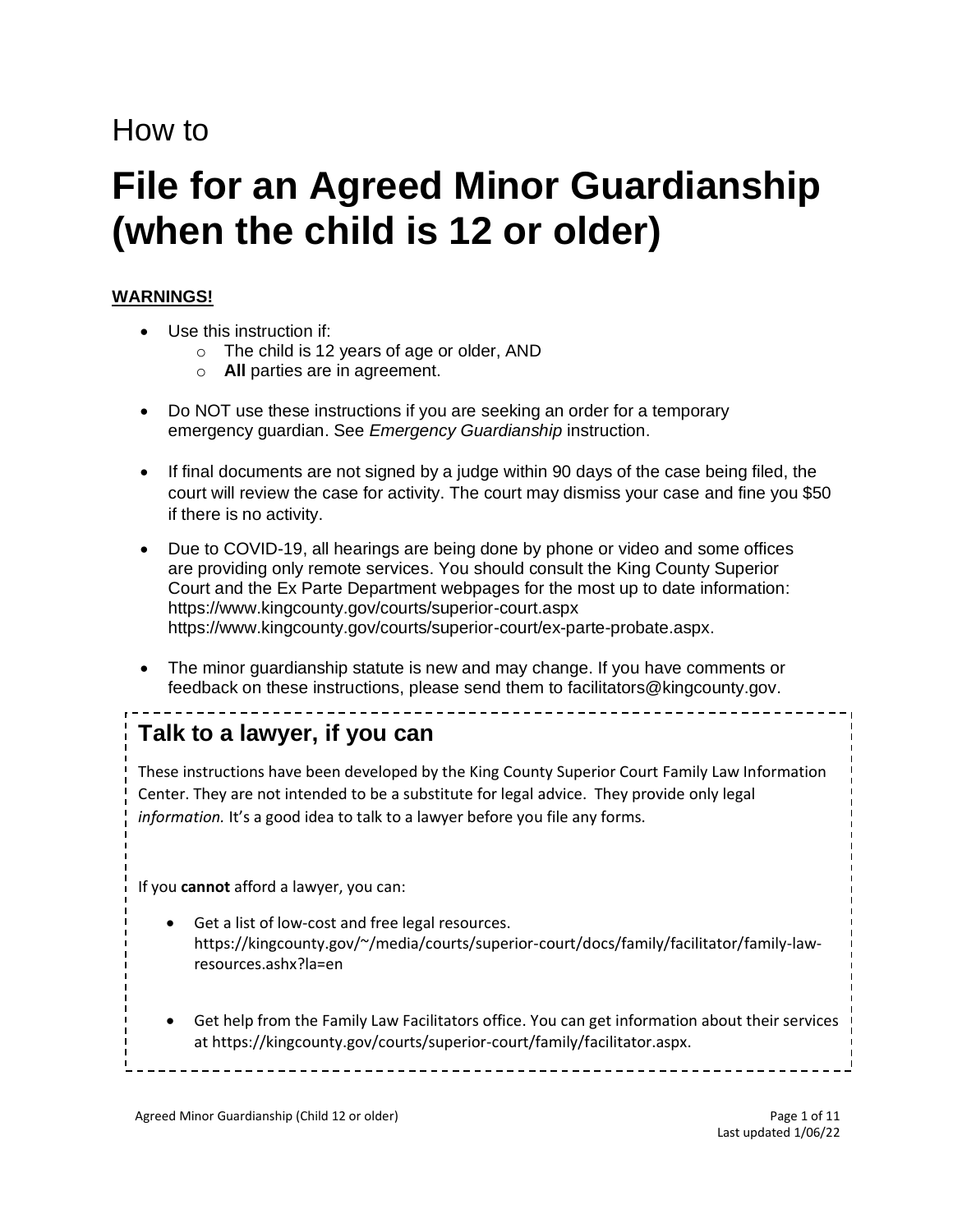# **Step 1: Fill out these forms.**

# **All of these forms can be downloaded at: [www.courts.wa.gov/forms/](http://www.courts.wa.gov/forms/)**

| <b>Form Name</b>                                                                | <b>Form Number</b>                | <b>Notes</b>                                                                       | <b>Completed</b>         |
|---------------------------------------------------------------------------------|-----------------------------------|------------------------------------------------------------------------------------|--------------------------|
| <b>Confidential Information Sheet</b>                                           | <b>GDN M 410</b>                  |                                                                                    | П                        |
| <b>Summons</b>                                                                  | <b>GDN M 001</b>                  |                                                                                    | $\blacksquare$           |
| <b>Minor Guardianship Petition</b>                                              | <b>GDN M 102</b>                  |                                                                                    | - 1                      |
| <b>Declaration Explaining</b><br><b>Reasons for Minor</b><br>Guardianship       | <b>GDN M 103</b>                  | Explain the reasons for<br>why the court should<br>grant the minor<br>guardianship |                          |
| <b>Parent's Consent to Minor</b><br>Guardianship                                | <b>GDN M 304</b>                  | One for each legal<br>parent                                                       | - 1                      |
| <b>Residential Schedule</b>                                                     | <b>GDN M 104</b>                  | Fill this out the way that<br>you would like the court<br>to decide                | - 1                      |
| Notice of Hearing about a<br><b>Minor Guardianship Petition</b>                 | <b>GDN M 101</b>                  | See Step 4 for<br>information on filling in<br>the hearing date in this<br>form.   | $\overline{\phantom{a}}$ |
| Motion for DCYF Order and<br>Order to DCYF to Release<br><b>CPS</b> Information | GDN M 404 and<br><b>GDN M 405</b> |                                                                                    |                          |

**If you do not want to serve the declaration on the minor, use these forms to ask for permission not to serve the** *Declaration Explaining Reasons for Minor Guardianship* **on the minor:**

| Motion to Withhold Certain<br>Documents from the Minor | GDN M 106        |                                                                |  |
|--------------------------------------------------------|------------------|----------------------------------------------------------------|--|
| Order on Motion to Withhold                            | <b>GDN M 107</b> | Fill this out the way you<br>would like the court to<br>decide |  |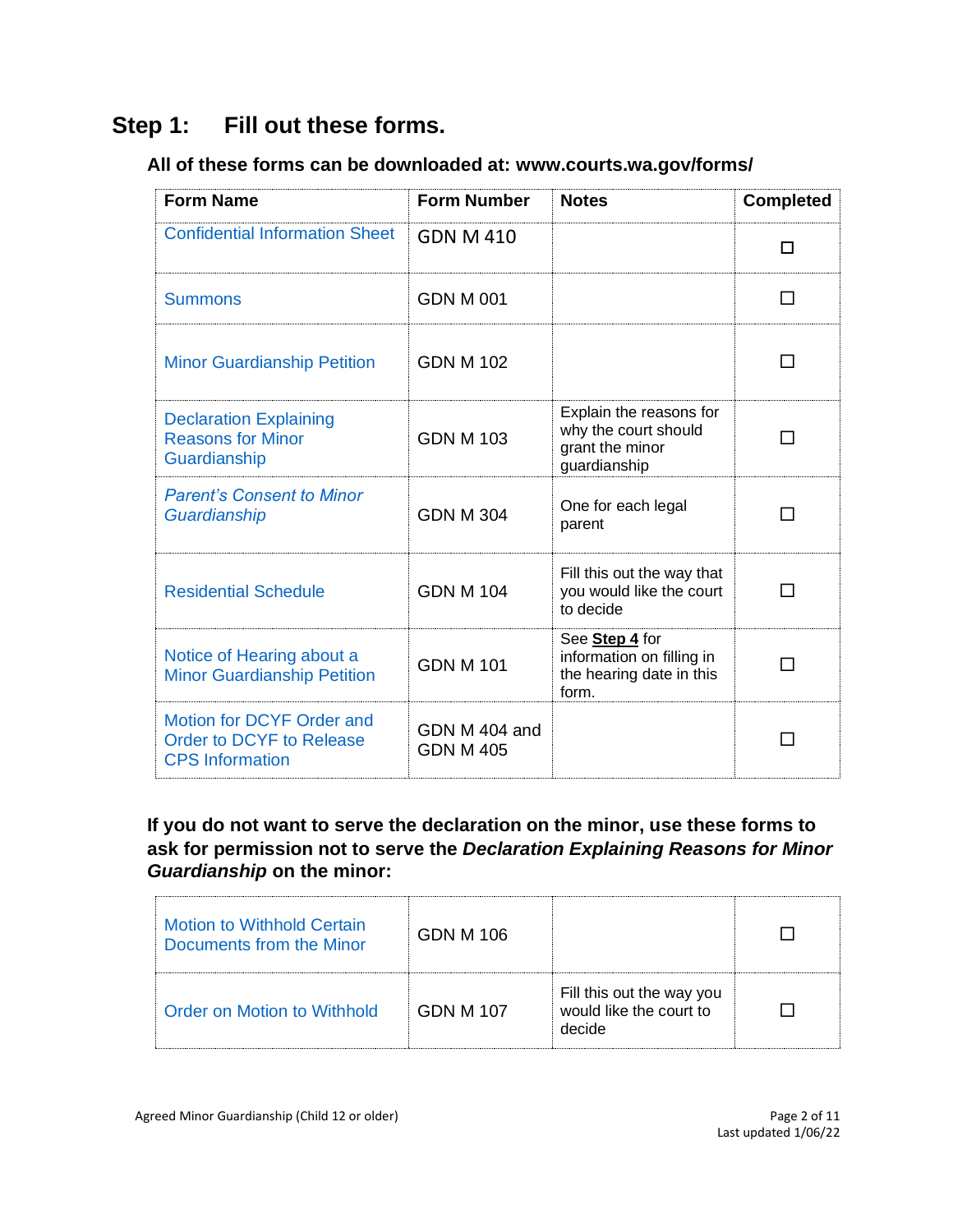# **These forms can be downloaded at:<http://www.kingcounty.gov/courts/clerk/forms.aspx>**

| <b>Form Name</b>                                          | <b>Form Number</b> | <b>Notes</b>                                                          | <b>Completed</b> |
|-----------------------------------------------------------|--------------------|-----------------------------------------------------------------------|------------------|
| Case Assignment Area<br>Form & Case Index<br>Cover Sheets |                    |                                                                       |                  |
| <b>Sixty Day Hearing</b><br>Checklist                     |                    | Complete and file at least two<br>weeks before your 60 day<br>hearing |                  |

# **Fill out these forms if the child is – or might be – a member of an Indian tribe:**

| <b>Form Name</b>                                                     | <b>Form Number</b> | <b>Notes</b>                                                                                                                                                    | Completed |
|----------------------------------------------------------------------|--------------------|-----------------------------------------------------------------------------------------------------------------------------------------------------------------|-----------|
| Indian Child Welfare Act Notice GDN M 401                            |                    | If the child is, or may be, a<br>member of an Indian tribe, send<br>this Notice to the Department of<br>the Interior, Bureau of Indian<br><b>Affairs</b>        |           |
| <b>Proof of Mailing (Indian Child)</b><br><b>Welfare Act Notice)</b> | <b>GDN M 403</b>   |                                                                                                                                                                 |           |
| <b>ICWA Notice-Attachment for</b><br><b>Additional Child</b>         | <b>GDN M 402</b>   | If there is more than one child<br>who may be a member of an<br>Indian tribe involved in the Non-<br>Parent case, use this form for<br>any additional children. |           |

# **If you are asking for child support, you need to fill out these forms:**

| <b>Form Name</b>                         | <b>Form Number</b>                                             | <b>Notes</b>                                                                                                                                  | <b>Completed</b> |
|------------------------------------------|----------------------------------------------------------------|-----------------------------------------------------------------------------------------------------------------------------------------------|------------------|
|                                          |                                                                |                                                                                                                                               |                  |
| <b>Child Support Worksheets</b>          | WSCSS-<br>Worksheets                                           | <b>Online Child Support</b><br>Calculation software is<br>available at:<br>https://fortress.wa.gov/ds<br>hs/dcs/SSGen/Home/Qui<br>ckEstimator |                  |
| Child Support Schedule &<br>Instructions | Use this information to calculate Child Support<br>Worksheets. |                                                                                                                                               |                  |
| <b>Child Support Order</b>               | <b>FL All Family</b><br>130                                    | Fill this out the way that you<br>would like the Commissioner<br>to decide                                                                    |                  |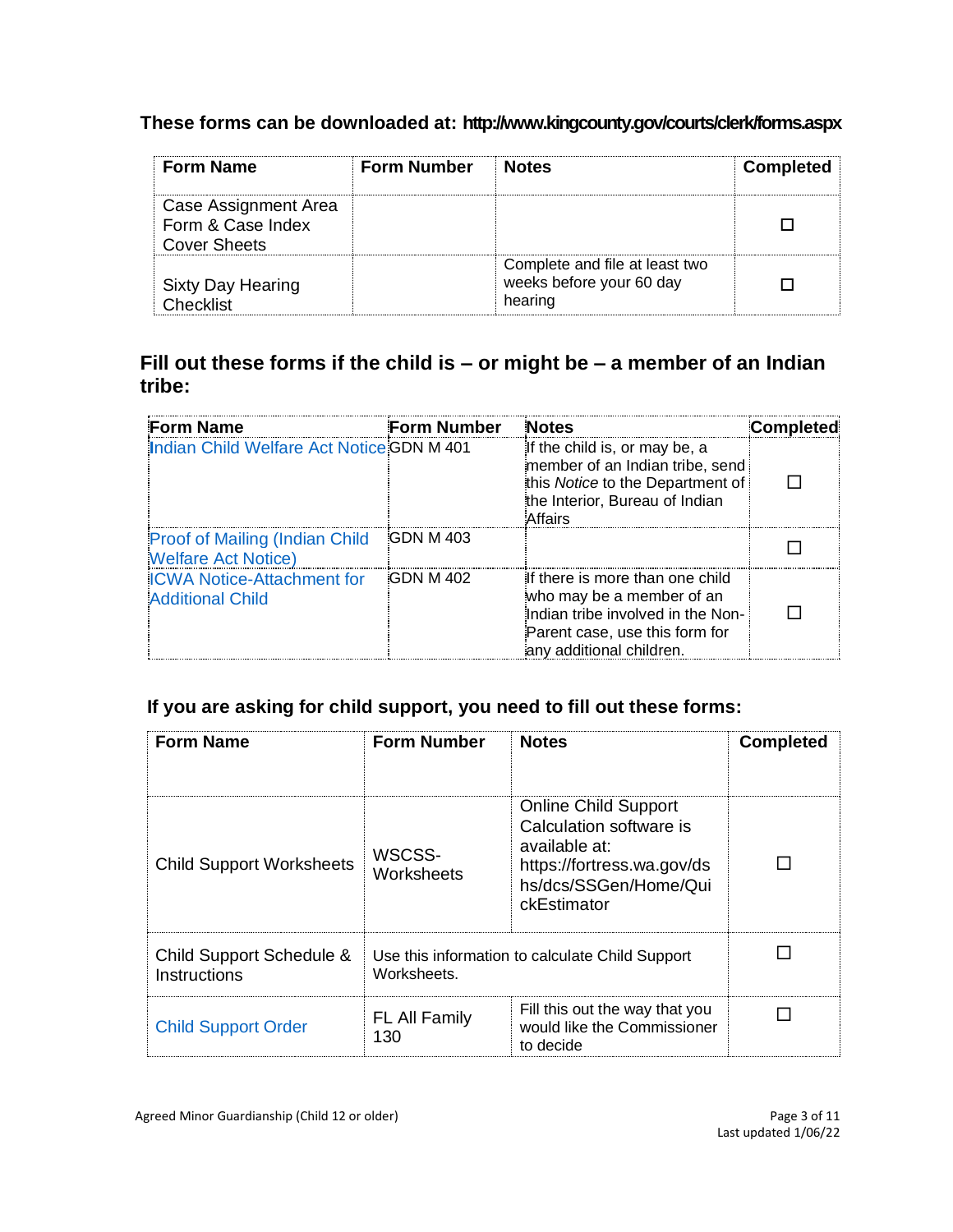#### **Step 2: Make copies.**

#### **What documents do I need to copy to serve on the other parties?**

- *Summons*
- *Petition for Minor Guardianship*
- *Declaration Explaining Reasons for Minor Guardianship* (note: you do not need to serve this on the child if the court approves an *Order on Motion to Withhold.*)

#### **How many copies?**

- **Original** set to file with the Clerk's Office
- **Copy 1** for your personal records. These copies are not limited to the three listed above.
- **Other Copies**  you must make a copy for each party listed in the *Notice of Hearing About Minor Guardianship Attachment.* This includes:
	- o each parent
	- o any person with court-ordered custody or guardianship
	- $\circ$  the child (if they are 12 or older)
	- $\circ$  anyone who had custody of the child at least 60 days in the last two years
	- $\circ$  the child's grandparents
	- o any adult siblings of the child
	- o the child's conservator
	- $\circ$  the proposed guardian requested by either parent or the child.

# **Step 3: Start (file) your case.**

#### **A. The Clerk may ask you to pay a filing fee.**

If your petition is asking to appoint a relative of the child as a guardian, the Clerk's Office will automatically waive the filing fee.

If you cannot afford to pay the fee, apply to waive the fee. The application is here:

• For [Kent:](file://///scstore/common/ERCM-FLIC/Instructions%20&%20Forms/AUG2020%20FLIC%20INSTRUCTION%20REVIEW/Kent) [http://www.kingcounty.gov/~/media/courts/Clerk/forms/waive-ff-inst](http://www.kingcounty.gov/~/media/courts/Clerk/forms/waive-ff-inst-kent.ashx?la=en)[kent.ashx?la=en](http://www.kingcounty.gov/~/media/courts/Clerk/forms/waive-ff-inst-kent.ashx?la=en)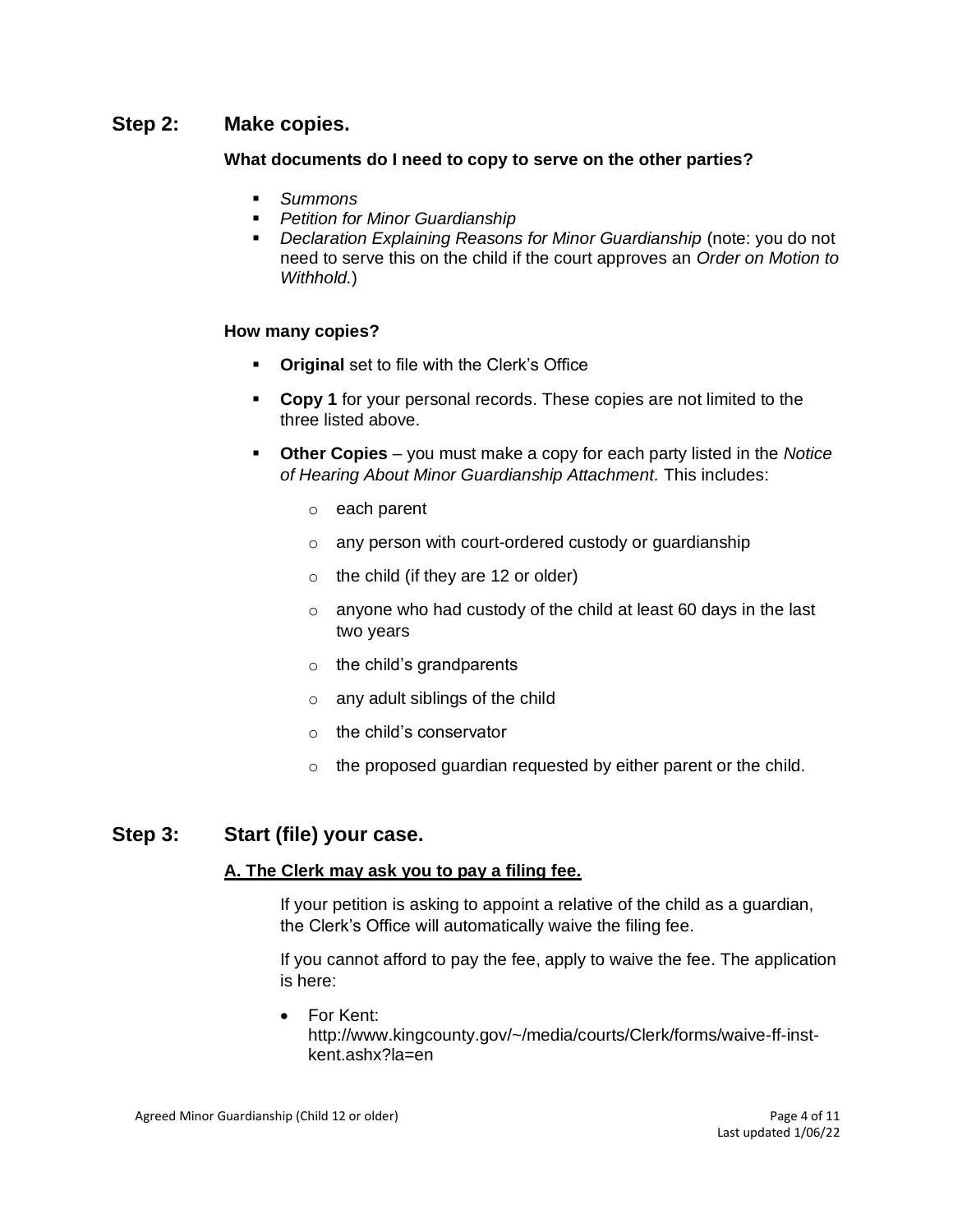• For [Seattle:](file://///scstore/common/ERCM-FLIC/Instructions%20&%20Forms/AUG2020%20FLIC%20INSTRUCTION%20REVIEW/Seattle)

[http://www.kingcounty.gov/~/media/courts/Clerk/forms/waive-ff-inst](http://www.kingcounty.gov/~/media/courts/Clerk/forms/waive-ff-inst-sea.ashx?la=en)[sea.ashx?la=en](http://www.kingcounty.gov/~/media/courts/Clerk/forms/waive-ff-inst-sea.ashx?la=en)

The instructions about how to get a fee waiver approved during COVID-19 here:

[https://www.kingcounty.gov/~/media/courts/Clerk/docs/misc/Updated-](https://www.kingcounty.gov/~/media/courts/Clerk/docs/misc/Updated-Instructions-for-Ex-Parte-via-the-Clerk-Fee-Waiver.ashx?la=en)[Instructions-for-Ex-Parte-via-the-Clerk-Fee-Waiver.ashx?la=en](https://www.kingcounty.gov/~/media/courts/Clerk/docs/misc/Updated-Instructions-for-Ex-Parte-via-the-Clerk-Fee-Waiver.ashx?la=en)

#### **B. File your documents.**

You can start (file), your case by either bringing your original forms to the Clerk's Office (room 2C in Kent and E-609 in Seattle),

#### **OR**

You can file your case online on the Clerk's website at: [https://www.kingcounty.gov/court/clerk/documents/efiling.aspx.](https://www.kingcounty.gov/court/clerk/documents/efiling.aspx) If you have questions about e-filing call 206-477-3000, or email [eServices@kingcounty.gov.](mailto:eServices@kingcounty.gov)

**DO NOT FILE** the *Notice of Hearing about a Minor Guardianship Petition*. You will need to fill in the hearing date before filing and serving this on the other parties. See Step 4.

#### **C. Present your motions.**

To have the court consider your *Motion and Order Directing DCFS/CPS to Release Information* and *Motion to Withhold Certain Documents from the Minor* you must submit them through the Clerk's Office, Ex Parte via the Clerk. Unless your filing fees were waived, you must pay a fee.

You can do this in person, online, or via mail. See the website for more information:

[https://www.kingcounty.gov/courts/clerk/documents/ExParte.aspx.](https://www.kingcounty.gov/courts/clerk/documents/ExParte.aspx)

The Clerk's office will present your motion(s) to a judicial officer on your behalf.

After the order is signed the Clerk will automatically file the original and return a copy of the order to you via the method you requested.

# **Step 4: Complete the** *Notice of Hearing* **form.**

**Fill out the** *Notice of Hearing* **form.** When you file the case, the Clerk's Office will give you a *Order Setting Minor Guardianship Petition Case Schedule.* The order will list your Ex Parte Department Hearing date. Use this date to complete the *Notice of Hearing about a Minor Guardianship Petition.*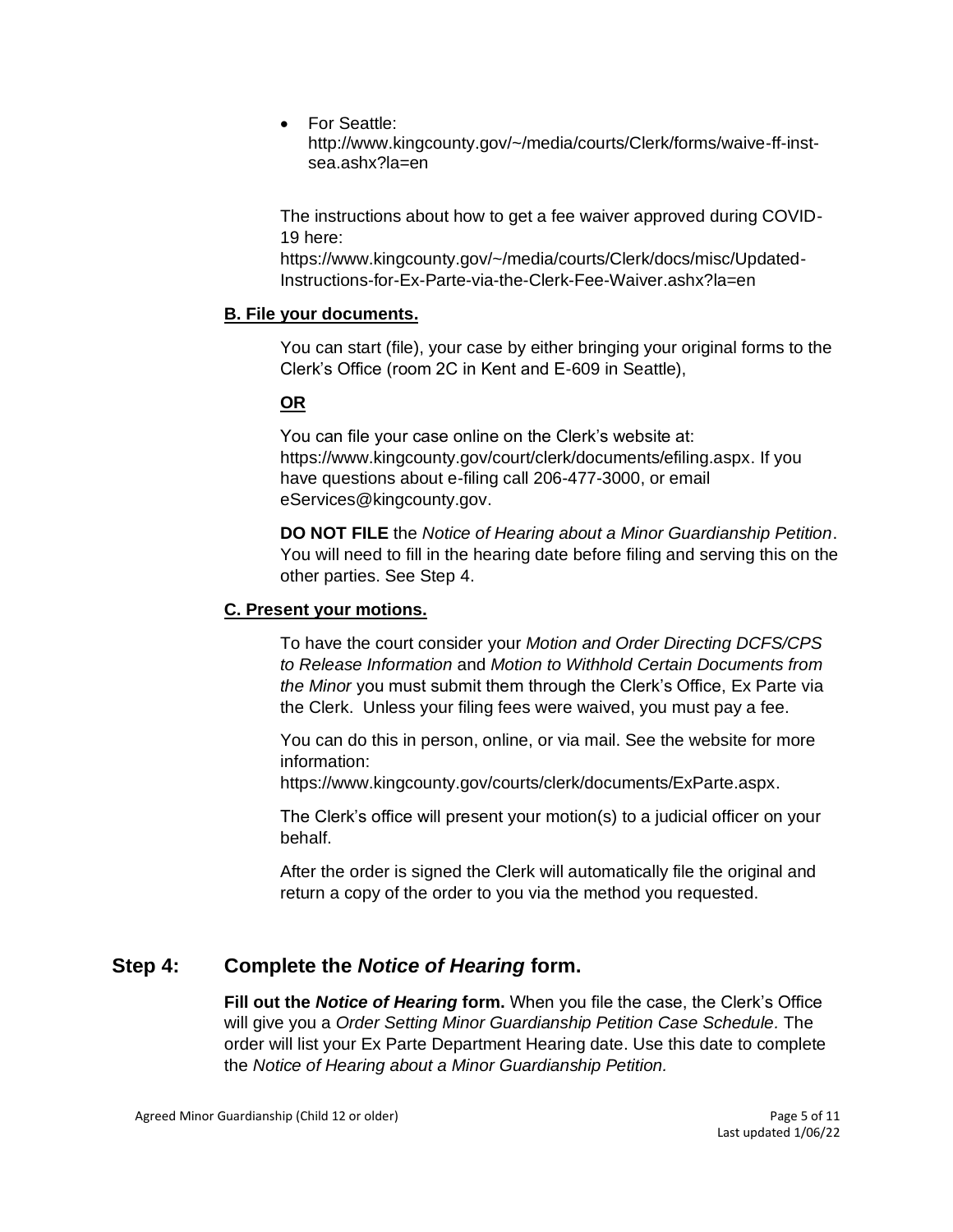**Make copies of the** *Notice of Hearing and Order Setting Minor Guardianship Petition Case Schedule forms. You should make enough copies for each* individual identified in Step 2.

# **Step 5: Have the other parties served.**

The *Notice of Hearing Attachment* has two sections that identify all individuals who are entitled to notice either by personal service or other means. Section 1 of the Attachment lists parties who must be personally served:

- each parent
- any person with court-ordered custody or guardianship
- the child (if they are 12 or older)

You must serve these documents:

- *Notice of Hearing*
- *Summons*
- *Minor Guardianship Petition*
- *Reasons for Minor Guardianship* (do not serve on the child if the court signed your *Order on Motion to Withhold*)
- *Order Setting Minor Guardianship Petition Case Schedule.*

You must file proof of service with the court within 30 days of starting your case.

#### How to serve

Ask the above parties to sign a *Service Accepted* form, available [here.](https://www.courts.wa.gov/forms/documents/FL%20All%20Family%20117%20Service%20Accepted.doc) Keep copies for your records and file the signed forms with the Clerk's Office.

#### **Step 6: Provide notice to other parties.**

#### Who needs notice

Section 2 of the *Notice of Hearing Attachment* lists people who need notice:

- anyone who had custody of the child at least 60 days in the last two years
- the child's grandparents
- any adult siblings of the child
- the child's conservator
- the proposed guardian requested by either parent or the child.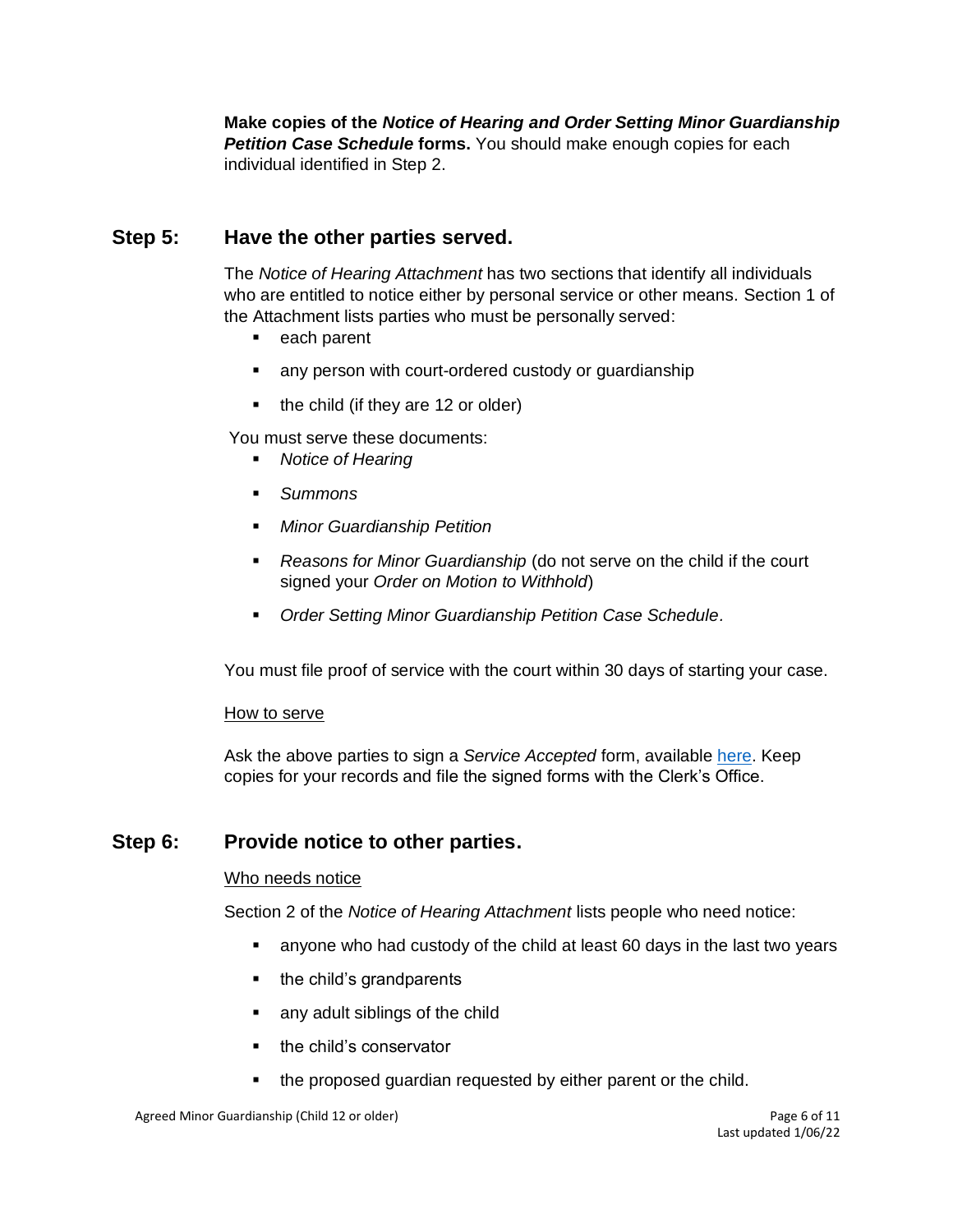#### What documents

You must provide them a copy of the following documents:

- **Notice of Hearing**
- *Summons*
- *Minor Guardianship Petition*
- *Reasons for Minor Guardianship* (do not serve on the child if the court signed your *Order on Motion to Withhold*)
- *Order Setting Minor Guardianship Petition Case Schedule.*

#### How to give notice

The documents must be provided either by mail, or some other way likely to provide notice (for example email, last known mailing address, social media contact, SMS text, hand delivery).

Once you have provided notice, complete the *[Declaration of Service](https://www.courts.wa.gov/forms/documents/GDN%2004%200850%20Decl%20of%20Service%202018%2010.doc)* form. Keep a copy for your own records and file the original with the Clerk's Office.

You may ask the court for permission to waive notice. See *How to Ask to Waive Notice in a Petition for Minor Guardianship* instruction.

# **Step 7: File Washington State Patrol Background checks.**

Before your hearing, you are required to file a copy of a Washington State Patrol background check for the proposed guardian and all adult members of the guardian's household.

You can print these directly from the Washington State Patrol website here: [https://watch.wsp.wa.gov/Home/Notice?ReturnPage=%2FHome%2FIndex.](https://watch.wsp.wa.gov/Home/Notice?ReturnPage=%2FHome%2FIndex)

To file these with the court, complete the *[Criminal History Cover Sheet \(GDN M](https://www.courts.wa.gov/forms/documents/GDN%20M%20407%20Criminal%20History%20Record%20Cover%20Sheet.pdf)  [407\)](https://www.courts.wa.gov/forms/documents/GDN%20M%20407%20Criminal%20History%20Record%20Cover%20Sheet.pdf)*, attach all reports and file with the Clerk's Office.

# **Step 8: Attend the Guardianship Training.**

The proposed guardian must attend the mandatory lay guardian training within 60 days of the case being filed: *[Washington State Courts -](https://www.courts.wa.gov/guardianportal/index.cfm?fa=guardianportal.title11minor) Guardian Portal.*

#### **Step 9: Ask for a Court Visitor**

See *How to Ask for a Court Visitor* instruction.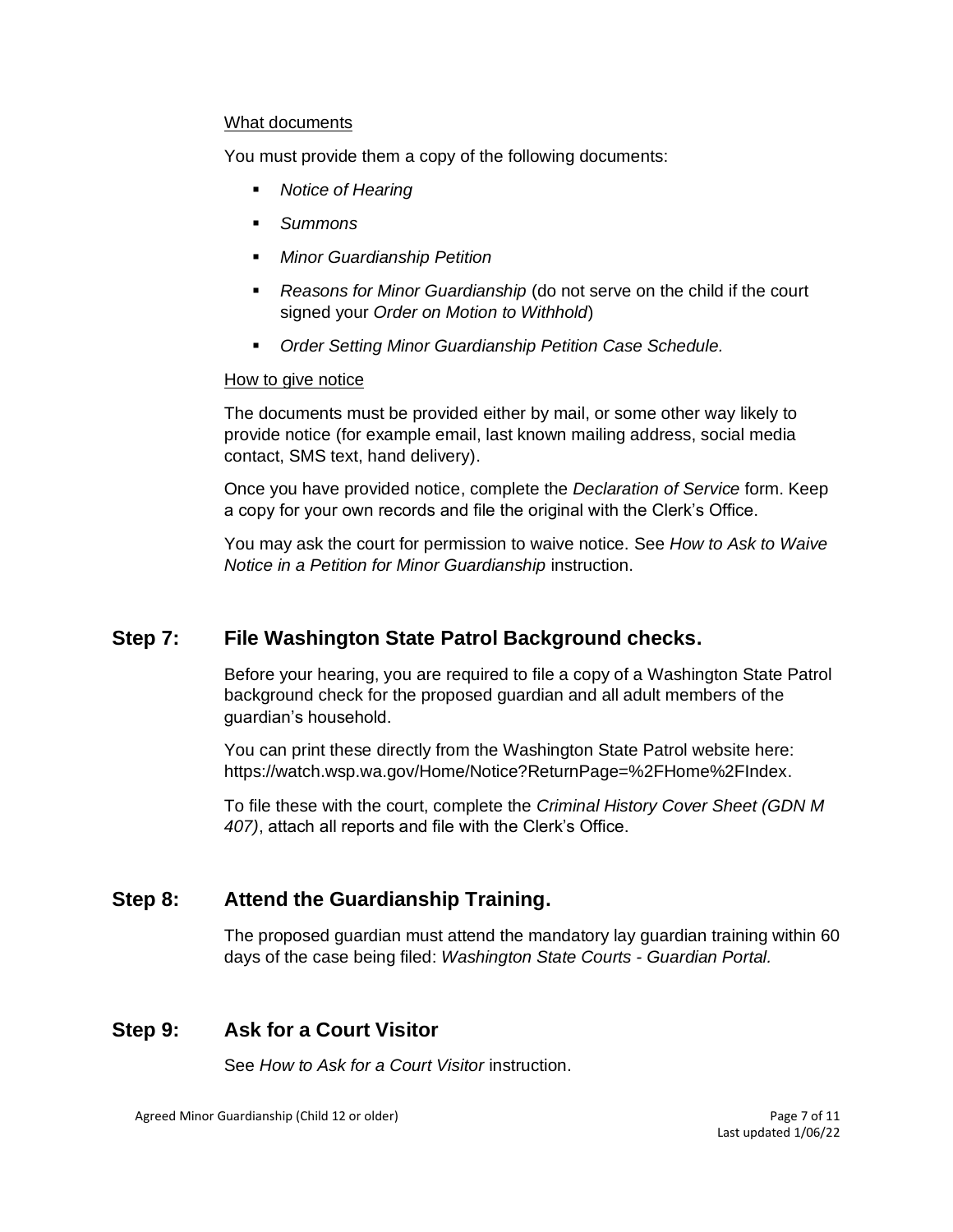# **Step 10: Complete and File the 60 Day Checklist.**

You are required to complete and file a [60 Day Checklist](https://kingcounty.gov/~/media/courts/Clerk/forms/60-day-checklist.ashx?la=en) at least two weeks before your hearing. If you do not file the checklist or it is missing information, the court may set another hearing for you to complete the missing items.

# **Step 11: Give working copies to the Ex Parte Department.**

At least one week before your hearing, you will need to provide the Ex Parte Department with working copies of the documents you filed. There are three ways to provide working copies:

#### **1. Provide electronically**

To provide your working copies electronically, you can use the Clerk's Office website [here.](https://kingcounty.gov/courts/clerk/documents/eWC.aspx) You will be required to pay a fee for this service.

#### **2. Provide via email.**

You can also email your working copies to [scexparteorders@kingcounty.gov.](mailto:scexparteorders@kingcounty.gov)

| <b>Ex Parte Department Working Papers Email</b>                           |  |  |  |
|---------------------------------------------------------------------------|--|--|--|
| The subject line of the email should read<br>$\bullet$                    |  |  |  |
| "Working Papers ______(DATE/TIME OF HEARING) - CASE NUMBER<br>(SEA/KNT)." |  |  |  |
| Include all parties in the email.<br>$\bullet$                            |  |  |  |

• Attach a copy of all documents you have filed in the case.

#### **3. Provide in person.**

Working papers may be provided in person to the judges' mailroom (C203) in Seattle or Room 2D in Kent) only if email is not an option for you. On the top righthand corner, write:

| <b>WORKING COPIES</b>                  |                       |
|----------------------------------------|-----------------------|
| Hearing: <u>_______________</u>        | [date of the hearing] |
| Ex Parte Department/Minor Guardianship |                       |
| Submitted by:                          | [your name]           |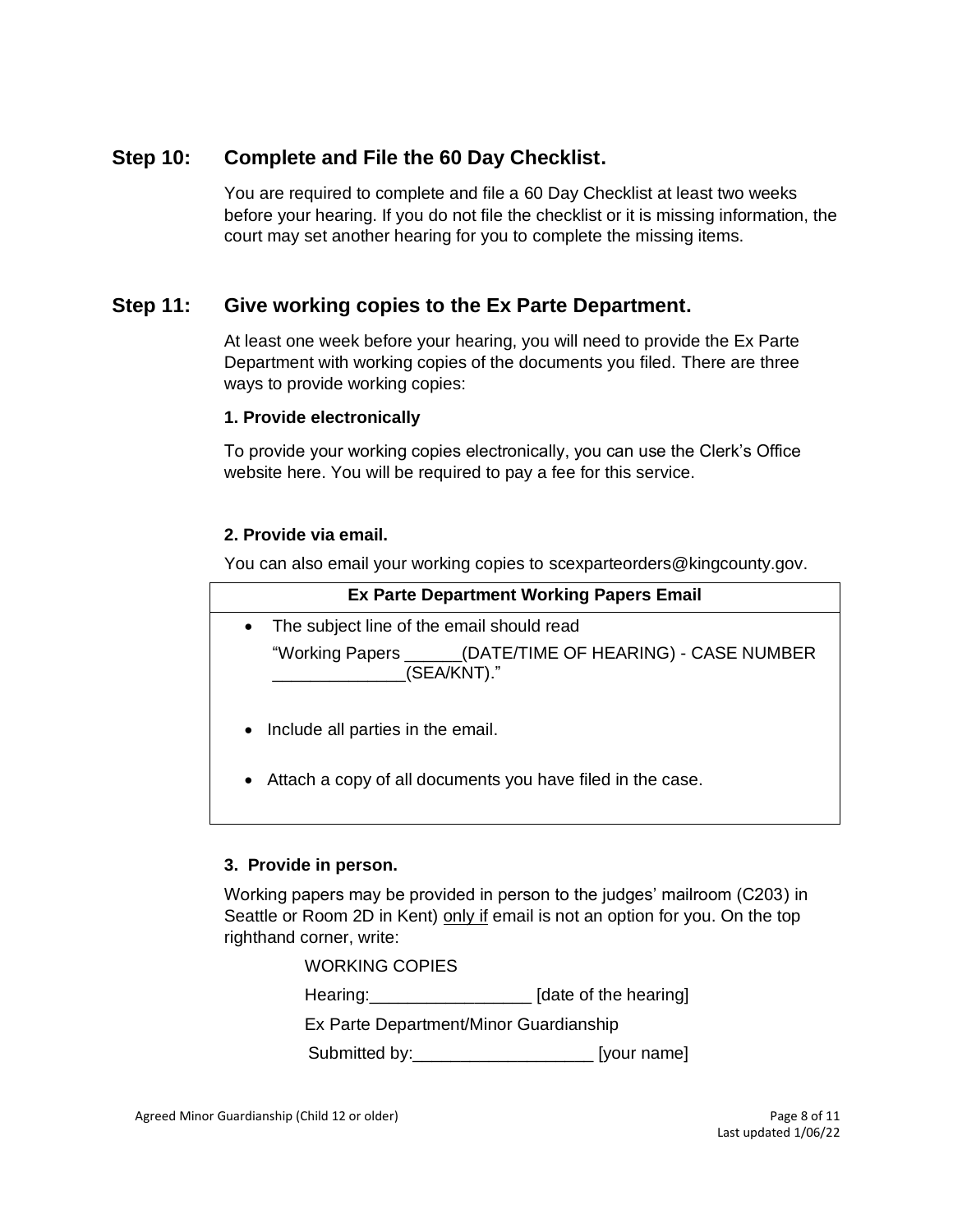# **Step 12: Attend the Ex Parte Virtual Status Hearing.**

All Ex Parte hearings are being conducted by video until further notice starting at 10:30 a.m. Check the Ex Parte department website at <https://www.kingcounty.gov/courts/superior-court/ex-parte-probate.aspx> for the latest information on how the hearing will be conducted.

At this hearing, the commissioner will address issues regarding service, background checks, attorney appointment, court visitor appointment, and other issues to move the case forward.

If the petitioner or proposed guardian do not appear for this hearing, the case may be dismissed.

### **Step 13: Schedule your final hearing.**

**Do not schedule your hearing until the court visitor has filed their report to the court.**

**Fill out the** *Notice of Hearing* **form.** Check the Calendar Availability Tool under the Ex Parte Calendar heading at

[https://kingcounty.gov/courts/clerk/calendars.aspx.](https://kingcounty.gov/courts/clerk/calendars.aspx) Click on the drop-down menu to select "Probate/Guardianship" to see what dates are available. Choose a date that is at least 14 court days out.

Fill out the form with the date and email that document, along with these completed documents to [SCEXPARTEORDERS@KINGCOUNTY.GOV:](mailto:SCEXPARTEORDERS@KINGCOUNTY.GOV)

| <b>Form Name</b>                                       | <b>Form Number</b> | <b>Notes</b>                                                                                   | <b>Completed</b> |
|--------------------------------------------------------|--------------------|------------------------------------------------------------------------------------------------|------------------|
| Parent's Consent to<br><b>Minor Guardianship</b>       | <b>GDN M 304</b>   | One for each legal<br>parent; these forms<br>also need to be filed<br>with the Clerk's Office. |                  |
| <b>Minor Guardianship</b><br><b>Findings and Order</b> | GDN M 105          | Fill this out the way you<br>would like the court to<br>decide                                 |                  |
| <b>Residential Schedule</b><br>(if requested)          | GDN M 104          | Fill this out the way you<br>would like the court to<br>decide                                 |                  |

#### **If child support is requested, fill out these forms:**

| <b>Form Name</b> | ⊪ Form Number | <b>NOtes</b> | <b>Jompleted</b> |
|------------------|---------------|--------------|------------------|
|                  |               |              |                  |
|                  |               |              |                  |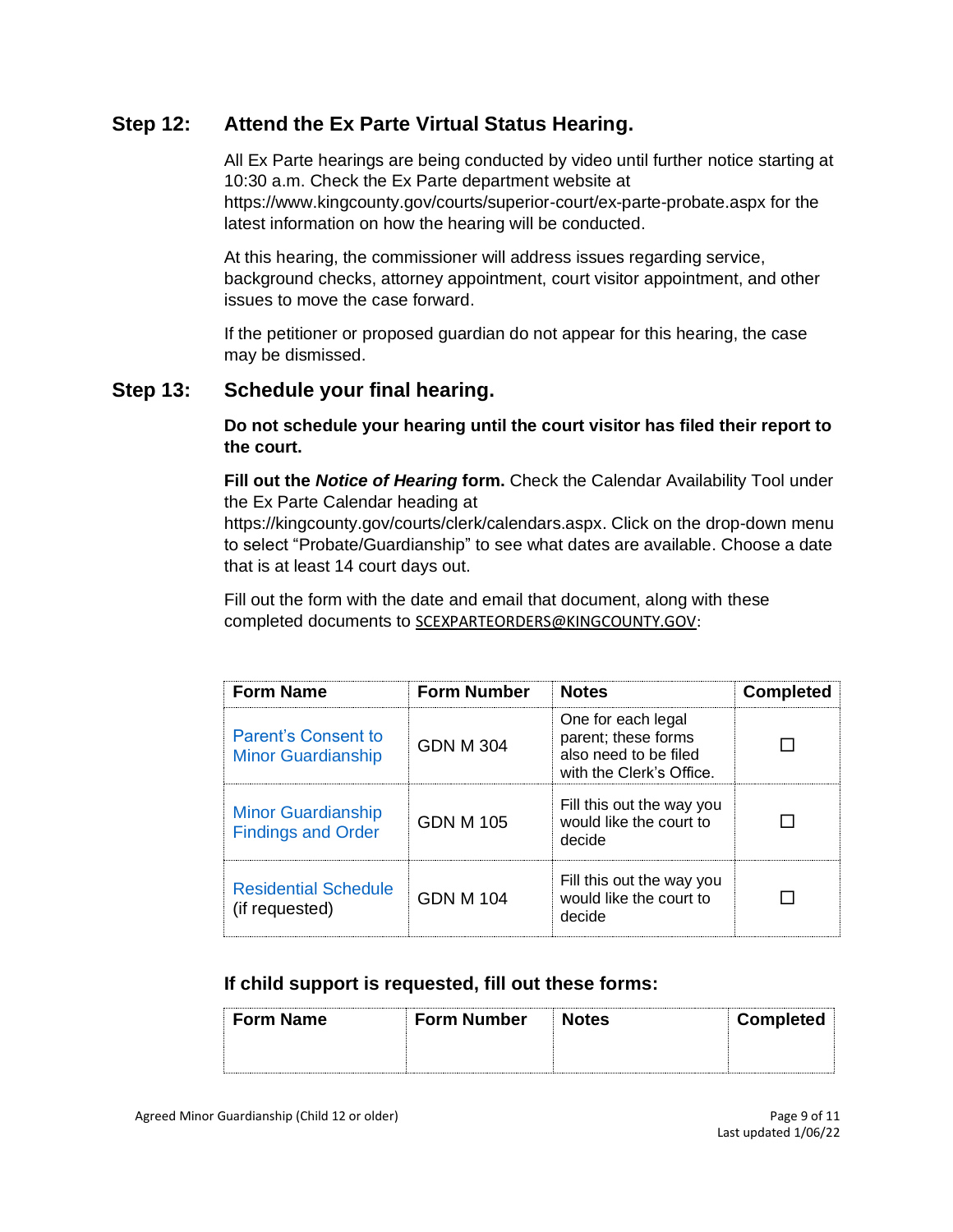| <b>Child Support</b><br>Worksheets                        | WSCSS-<br>Worksheets                                           | <b>Online Child Support</b><br>Calculation software<br>is available at:<br>https://fortress.wa.g<br>ov/dshs/dcs/SSGen/<br>Home/QuickEstimat<br>or |  |
|-----------------------------------------------------------|----------------------------------------------------------------|---------------------------------------------------------------------------------------------------------------------------------------------------|--|
| <b>Child Support</b><br>Schedule &<br><b>Instructions</b> | Use this information to calculate Child<br>Support Worksheets. |                                                                                                                                                   |  |
| <b>Child Support Order</b>                                | <b>FL All Family</b><br>130                                    | Fill this out the way<br>that you would like the<br>Commissioner to<br>decide                                                                     |  |

**Make copies of the** *Notice of Hearing* **form and all of the above documents.**  You should make enough copies for each individual identified in Step 2.

### **Step 14: Serve the parties.**

As outlined in Step 5, you must personally serve these parties with your *Notice of Hearing* form:

- each parent
- any person with court-ordered custody or guardianship
- the child (if they are 12 or older)

Ask the above parties to sign a *Service Accepted* form, available [here.](https://www.courts.wa.gov/forms/documents/FL%20All%20Family%20117%20Service%20Accepted.doc) Keep a copy for your own records and file the original with the Clerk's Office.

#### **Step 15: Provide notice to the other parties.**

As outlined in Step 6, you must give these parties notice of your hearing:

- anyone who had custody of the child at least 60 days in the last two years
- the child's grandparents
- any adult siblings of the child
- the child's conservator
- the proposed guardian requested by either parent or the child.